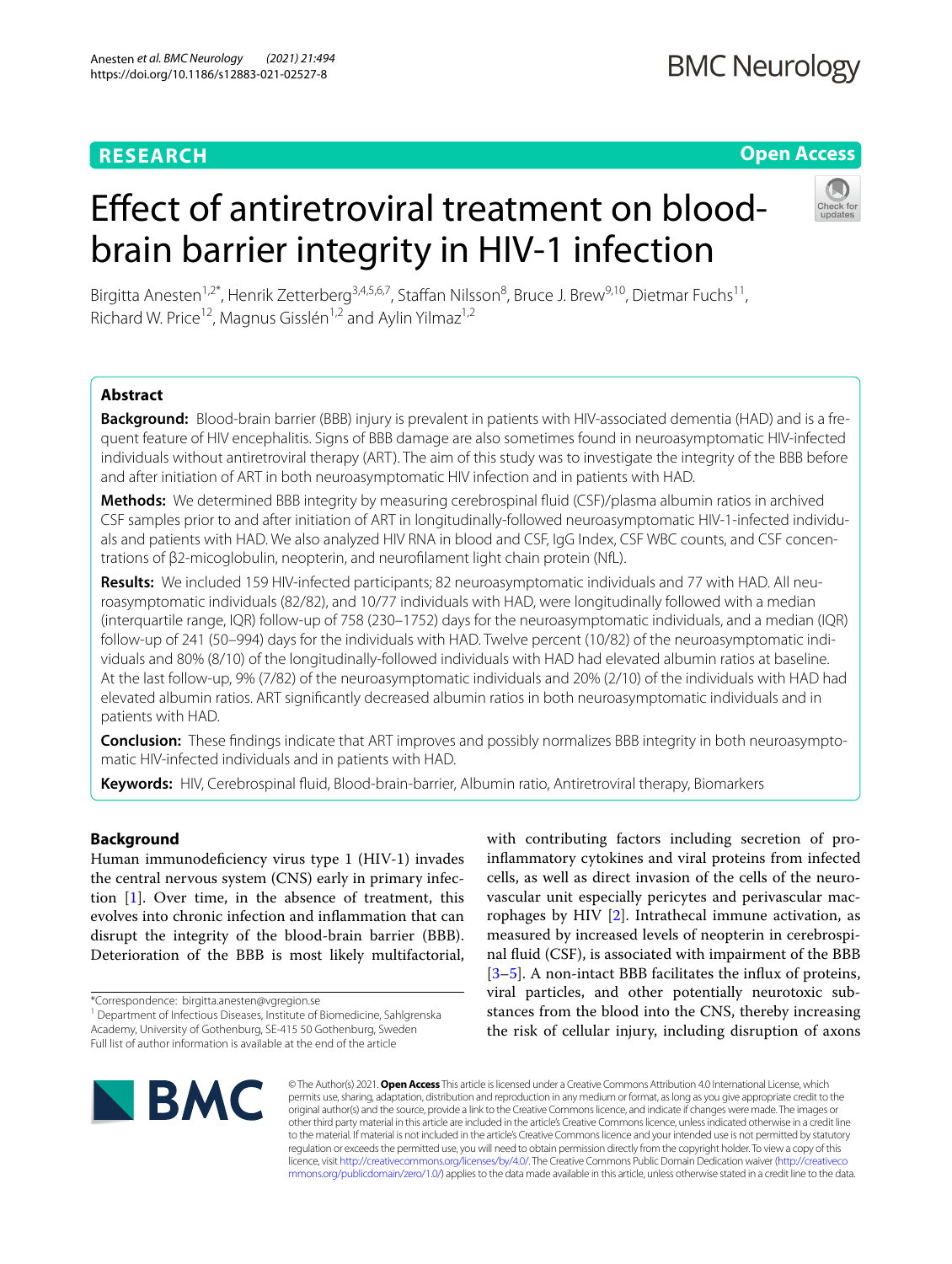which can be sensitively assessed by measurement of neuroflament light chain protein (NfL) [\[3](#page-7-2), [6\]](#page-7-4). Several studies have shown an association between BBB integrity, intrathecal immune activation and CSF concentrations of NfL [\[4](#page-7-5), [6](#page-7-4)[–9](#page-7-6)], implying an association between CNS infammation, BBB impairment, and neuronal injury.

Prior to the introduction of modern antiretroviral therapy (ART), approximately 30 to 40% of patients with AIDS developed HIV-associated dementia (HAD) [[10,](#page-7-7) [11](#page-7-8)]. BBB integrity is impaired in patients with HIV encephalitis, and the BBB has been shown to play an important role in the pathogenesis and development of HAD [[1,](#page-7-0) [12](#page-7-9)[–14](#page-7-10)], although the process has not been fully understood. We have previously determined that 68% of individuals with HAD had signs of BBB impairment [[4,](#page-7-5) [15\]](#page-7-11), but we found no association between the level of immune suppression and elevated albumin ratio in untreated neuroasymptomatic individuals out of whom 16% had signs of BBB impairment [\[3](#page-7-2), [4\]](#page-7-5).

ART drastically reduces CSF HIV RNA levels [\[16](#page-7-12)] and CSF concentrations of biomarkers of intrathecal infammation and neuronal injury [\[6](#page-7-4), [16](#page-7-12)[–18\]](#page-7-13). However, despite efficient ART with undetectable viral levels in blood and CSF, many individuals have persisting immune activation, both systemically and in the CNS [\[17](#page-7-14)[–19\]](#page-7-15). Previous studies have found an altered BBB in up to one-third of untreated neuroasymptomatic individuals [\[4](#page-7-5), [20](#page-7-16)].

The effect of ART on the BBB has only been studied in a few case reports, where patients with HAD showed normalized BBB function after initiation of ART [[21,](#page-7-17) [22](#page-7-18)]. The aims of our study were a) to evaluate the effect of ART on BBB integrity over time, b) examine how changes in BBB integrity may be correlated to CNS infammation and signs of neuronal injury in both neuroasymptomatic HIV-infected individuals and in individuals with HAD, and c) determine whether initiating ART may improve or even normalize BBB function.

#### **Methods**

#### **Patients**

In this retrospective longitudinal study, we analyzed archived CSF samples from HIV-infected adult (≥ 18years) individuals with no neurological symptoms, and from individuals with HAD, both before and after initiation of ART, which included three active agents: two nucleoside reverse transcriptase inhibitors plus one non-nucleoside reverse transcriptase inhibitors, protease inhibitor, or integrase inhibitor. The samples were collected from 23 September 1986 until 1 June 2017 at three locations: Sahlgrenska University Hospital, Gothenburg, Sweden; San Francisco General Hospital, San Francisco, CA, USA, and St. Vincent's Hospital, Sydney, Australia. To meet the inclusion criteria, participants showing no neurological symptoms had to be treatmentnaïve, or off treatment for a minimum of 6 months prior to initiation of ART. To study the effect of efficient ART, they had to reach viral suppression within 7 months and remain virally suppressed for more than 6 months. Viral suppression within 7 months was chosen to allow individuals who had a reduction in plasma HIV RNA levels as expected on treatment, but where the lumbar puncture was not performed exactly at 6 months. Blips with a maximum of 500 HIV RNA copies/mL at the time of lumbar puncture during follow-up were considered acceptable. For individuals who had >1 valid sample date according to the inclusion criteria, the most recent sample before initiation of ART was included in the study. Neuroasymptomatic participants were clinically assessed for neurocognitive and neurologic symptoms. Those who had neurologic symptoms or complaints at baseline, or developed during follow up, were excluded in order to more clearly evaluate the BBB and the associations with other biomarkers. No routine neurocognitive testing was performed on neuroasymptomatic patients.

Participants without neurologic signs or complaints were designated neuroasymptomatic. The diagnosis of HAD was based on the Centers for Disease Control and Prevention and American Academy of Neurology Task Force criteria, using standard laboratory, neuropsychological, and clinical evaluations [[23,](#page-8-0) [24](#page-8-1)]. Treatment was initiated within 3 months of pre-ART samples in the case of all participants. Individuals with primary HIV infection, CNS opportunistic or other infections, CNS neoplasms, acute cranial nerve paresis, or neurologic diseases with CNS involvement were excluded.

Inclusion in the HAD cohort required a lumbar puncture sample both prior to and while on ART. Participants had to be treatment-naïve or off treatment for 6 months or more, and must have reached viral suppression. In accordance with the inclusion criteria participants with HAD who recovered on treatment were not excluded. Since HAD is a rare condition and few individuals had been followed longitudinally prior to and during ART, we also included individuals with HAD who had a lumbar puncture either prior to initiation of ART or while on ART, and who had been virally suppressed for 6 months or more.

Lumbar punctures during follow up in all participants were performed according to diferent schedules depending on the research site. In Gothenburg, lumbar punctures after initiation of ART were made after 3 months, 12months, and yearly thereafter. In San Francisco lumbar punctures were made frequently during the frst 3 months and thereafter with a few months to 1 year's interval. From Sydney, only cross-sectional data on patients with or without ART was provided.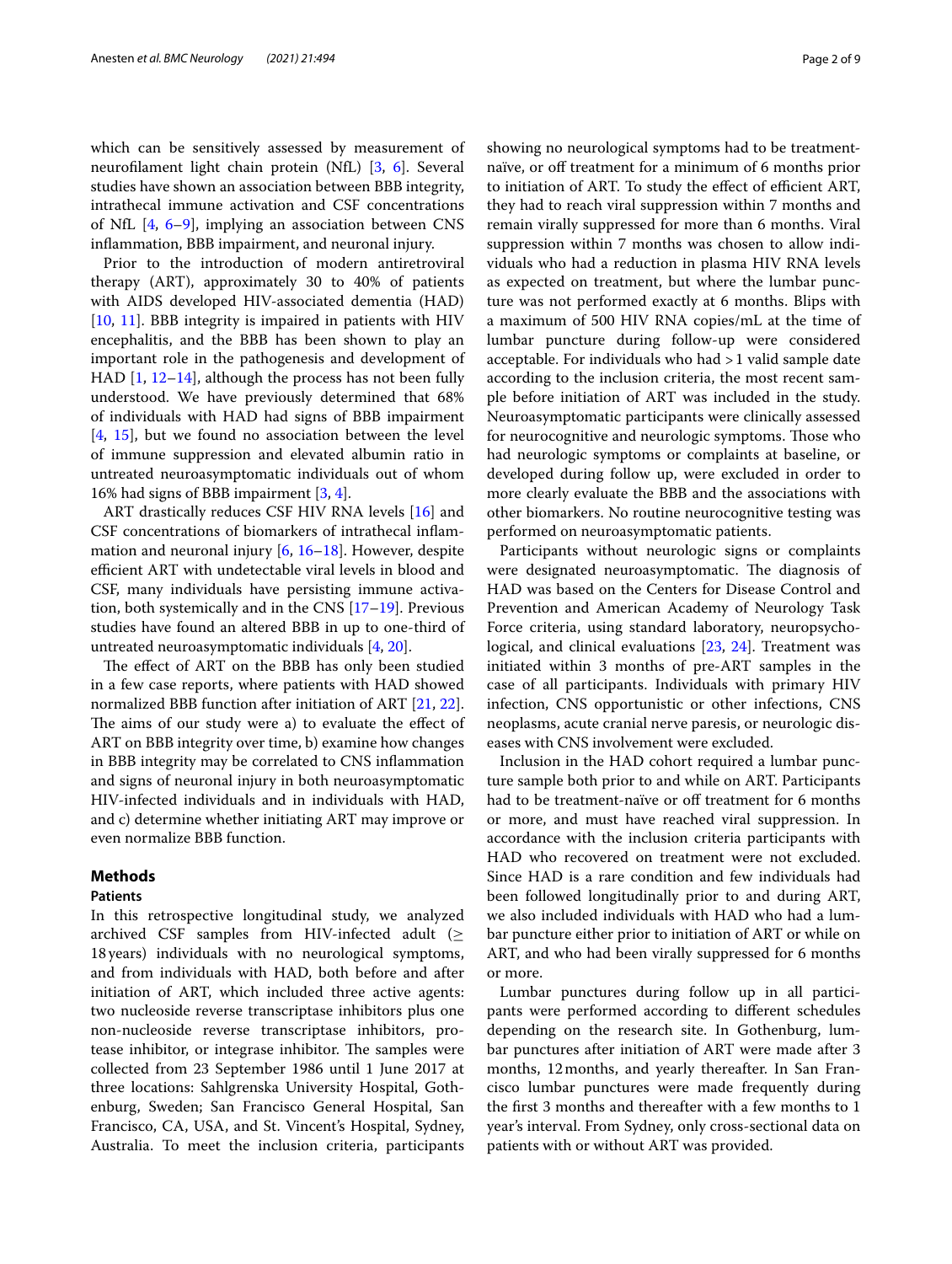CSF samples were obtained in accordance with research protocols approved by the institutional review boards of each of the study sites, and in compliance with the Helsinki Declaration, either within the context of studies of the natural history of HIV infection (for neuroasymptomatic individuals and those on ART), or during diagnostic evaluations (for patients with HAD). All participants gave their informed consent or, if their capacity to provide consent was questioned, consent was also obtained from those with power of attorney.

#### **Methods**

Quantitative determinations of CSF and plasma albumin was performed with nephelometry (Behring Nephelometer Analyser, Behringwerke AG, Marburg, Germany). Albumin ratio was calculated as CSF albumin  $(mg/L)/p$  as albumin  $(g/L)$  and used to evaluate BBB function. Reference values were < 6.8 for individuals younger than 45 years and < 10.2 for individuals  $\geq$ 45 years of age [[15\]](#page-7-11).

CSF neopterin was analyzed using a commercially available immunoassay (BRAHMS, Berlin, Germany) according to the manufacturer's instructions. The normal upper reference value for CSF neopterin is 5.8nmol/L. [[25\]](#page-8-2) CSF NfL concentration was measured by a sandwich enzyme-linked immunosorbent assay (NF-light ELISA kit, UmanDiagnostics AB, Umeå, Sweden), with age adjusted values. Mean adjusted age was 44years and upper normal reference value was 823ng/L. [[26\]](#page-8-3) HIV RNA levels in blood and CSF were quantifed by the Roche Amplicor Monitor version 1.5 (Roche Molecular Systems, Branenburg, NJ) Abbott RealTime HIV-1 assay (Abbott Laboratories, Abbott Park, IL), or Roche

<span id="page-2-0"></span>

|  |  | <b>Table 1</b> Baseline patient characteristics |  |
|--|--|-------------------------------------------------|--|
|--|--|-------------------------------------------------|--|

Taqman assay, version 1 or 2 (Hofman La-Roche, Basel, Switzerland). The lower limit of quantification has changed over the years due to the implementation of new PCR methods, and varied between 20 and 200 HIV RNA copies/mL, depending on the diferent assays. Viral suppression was defned as a plasma HIV RNA level below the limit of detection, measured with the method used at the time. CSF β2-microglobulin was measured using the N Latex β2M kit on the Atellica NEPH 630 System (Siemens Healthcare GmbH. Erlangen, Germany). Blood CD4<sup>+</sup> T-cell counts, CSF leukocytes (WBC), IgG index, and CSF/blood albumin measurements were performed at the local clinical laboratories. IgG index as a marker of intrathecal IgG synthesis was defned as [CSF IgG (mg/L)/serum IgG (g/L)]/[CSF albumin (mg/L)/ serum albumin  $(g/L)$ ] [[27](#page-8-4)]. The reference value for IgG Index was  $<0.63$ , independent of age [\[15](#page-7-11)]; and for CSF β2-microglobulin it was  $\langle 1.2 \text{ mg/L} \rangle$  for individuals 18–49 years and < 1.8 mg/L for individuals  $\geq$  50 years of age.

#### **Statistical analysis**

Descriptive statistics were performed using Prism, version 9.0 (GraphPad, La Jolla, CA) or SPSS, version 27 (IBM, Armonk, NY) or R, version 4.0, software. All continuous variables except age and leukocyte count were  $log_{10}$  transformed to reduce skewness.

Associations were analyzed with Pearson correlation coefficients. Independent Student's t-test was used for comparison between two groups, and Wilcoxon signed rank test was used for evaluation over time at 6 months and 3 years with interpolated values using LOCF (last observation carried forward) if all values were prior to these time points.

|                                             | Longitudinal        |                       | <b>Cross-sectional</b> |                     |
|---------------------------------------------|---------------------|-----------------------|------------------------|---------------------|
| Characteristic                              | <b>NA</b>           | <b>HAD</b>            | <b>HAD</b> untreated   | <b>HAD</b> treated  |
|                                             | $(n=82)$            | $(n=10)$              | $(n=47)$               | $(n=20)$            |
| Gender: male, number (%)                    | 49 (60)             | 9(90)                 | 44 (94)                | 18 (90)             |
| Age (years)                                 | $38(31-46)$         | $41(35-46)$           | $40(34-45)$            | $45(38-52)$         |
| $CD4+T$ -cell count ( $\times$ 106 cells/L) | 210 (70-330)        | 68 (60-137)           | $90(17-175)$           | 49 (38 - 52)        |
| CD4+ nadir T-cell count (x 106 cells/L)     | 180 (60-250)        | $52(16-80)$           | 141 (18-160)c          | 65 (50-130)e        |
| Plasma HIV RNA (log10 copies/mL)            | 4.79 (4.32–5.42)    | 5.49 (5.32 - 5.78)    | 4.87 (1.72 - 5.50)     | < 1.70              |
| CSF HIV RNA (log10 copies/mL)               | $3.78(3.23 - 4.38)$ | 5.23 (5.09 - 5.41)    | 4.16 (2.78-4.98)       | < 1.70              |
| Albumin ratio                               | $4.26(3.57 - 6.00)$ | 10.6 (7.50-17.24)     | $9.90(5.72 - 13.23)$   | $6.57(4.87 - 7.36)$ |
| CSF neopterin (nmol/L)                      | $18.1(11.5 - 24.0)$ | 50.4 (43.1-85.8)a     | $50.0(27.2 - 95.5)$    | $13.5(9.6 - 17.9)$  |
| CSF NfL (ng/L)                              | 422 (318-713)       | 14,115 (9824-23,543)b | 9731 (7603-21,555)d    |                     |
| Follow-up, days                             | 758 (230-1752)      | 241 (50-994)          | N/A                    | N/A                 |

If not stated otherwise, values are presented as median (IQR). *IQR* interquartile range, *CSF* cerebrospinal fuid, *NA* neuroasymptomatic, HAD: HIV-associated dementia. Missing values: a2/10, b4/10, c40/47 d43/47, e15/20, fno values. CSF NfL as age-adjusted values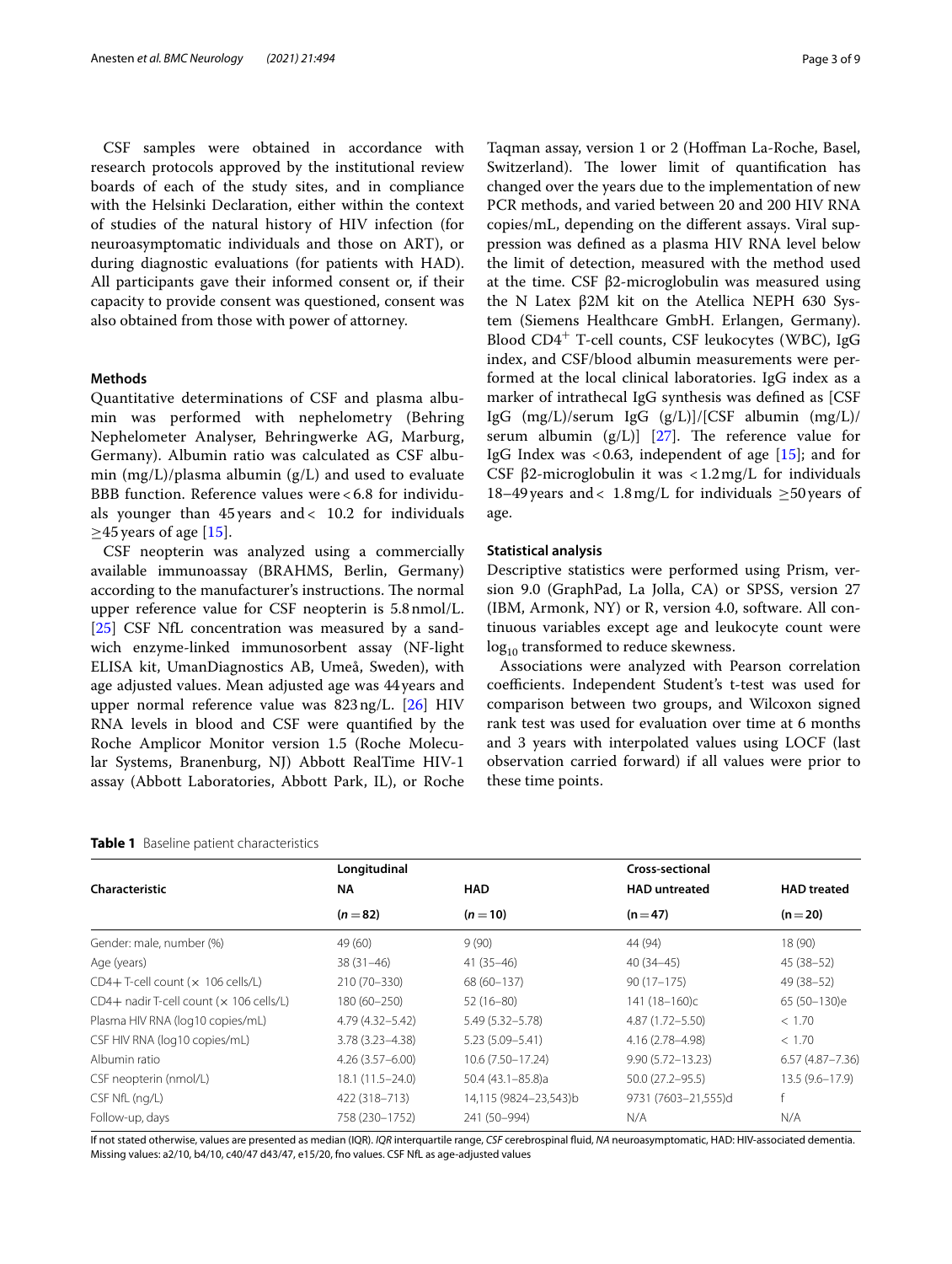#### **Results**

In total, we included 159 HIV-infected participants; 82 neuroasymptomatic individuals, and 77 with HAD. All of the neuroasymptomatic individuals and 10 of those with HAD were followed longitudinally with lumbar punctures both pretreatment and during ART. Sixty-seven of the participants with HAD had lumbar punctures either only pre-ART  $(n=47)$  or on ART  $(n=20)$ ; for these individuals only cross-sectional data were available (Table [1](#page-2-0)). Median (interquartile range [IQR]) follow-up was 25months (8–59) for neuroasymptomatic individuals, with a maximum follow-up for those on ART of 15years. For individuals with HAD, median follow-up was 8 (2–33) months, with a maximum follow-up on ART of 11years. Untreated individuals with HAD (cross-sectionally and longitudinally-followed) did not have signifcantly higher plasma HIV RNA, but signifcantly higher CSF HIV RNA (*p*<0.0001), albumin ratio (*p*<0.0001), CSF neopterin (*p*<0.0001), and CSF NfL (*p*<0.0001), and significantly lower  $CD4^+$  T-cell count ( $p < 0.0001$ ) and CD4 nadir  $(p<0.0001)$ , compared to neuroasymptomatic participants. There was no significant difference in age between the groups.

#### **Neuroasymptomatic individuals**

Among the longitudinally-followed neuroasymptomatic individuals, 12% (10/82) had an elevated albumin ratio at baseline. Baseline characteristics for these ten did not difer compared to the others in the neuroasymptomatic cohort. At the last follow-up 9 % (7/82) had elevated albumin ratios.

After initiation of ART, the albumin ratio decreased signifcantly as measured at two defned time points: 6 months  $(p < 0.05)$  and 3 years  $(p < 0.01)$  $(p < 0.01)$  $(p < 0.01)$  (Fig. 1). At the same time points, CSF HIV RNA  $(p<0.001,$ *p*<0.001), CSF neopterin (*p*<0.001, *p*<0.001), CSF β2-microglobulin (*p*<0.001, *p*<0.001), WBC (*p*<0.001, *p*<0.001), and CSF NfL (*p*<0.01, *p*<0.001) also decreased significantly. There was a trend towards a significant decrease in the IgG index at 6 months  $(p=0.06)$ , and a significant decrease after 3 years of treatment  $(p < 0.001)$ (Fig. [1\)](#page-4-0).

At baseline, there was an inverse correlation between albumin ratio and IgG Index ( $r = 0.4$ ,  $p < 0.001$ ) and a significant correlation with age  $(r=0.4, p=0.001)$ . No correlations were found between albumin ratio and CSF NfL, infammatory markers such as CSF neopterin, β2-microglobulin, or WBC; nor with plasma or CSF HIV RNA, CD4<sup>+</sup> T-cell count, or CD4 nadir.

#### **Individuals with HAD**

Eight out of the ten longitudinally-followed individuals with HAD had an elevated albumin ratio at baseline. Among those untreated individuals with HAD who had only one cross-sectional lumbar puncture, 68% (32/47) showed elevated albumin ratios. In the cross-sectional HAD cohort of those with only one lumbar puncture who were on ART, 25% (5/20) had elevated albumin ratios. In the longitudinal HAD cohort, 20% (2/10) had elevated albumin ratios at their last follow-up. For these ten individuals with HAD who were longitudinally followed, the albumin ratio declined, although not signifcantly, at 6 months; and signifcantly after 3 years  $(p<0.05)$ . At the same defined time points, there was a significant reduction of CSF HIV RNA  $(p < 0.01, p < 0.01)$ and CSF neopterin (*p*<0.01), *p*<0.01), (Fig. [2\)](#page-5-0). WBC, CSF β2-microglobulin, IgG index, and CSF NfL were not analyzed due to lack of data.

In the 57 untreated individuals with HAD (cross-sectionally and longitudinally-followed), no correlation was found between albumin ratio and plasma HIV RNA, CSF HIV RNA, CD4<sup>+</sup> T-cells, CD4 nadir, WBC, IgG Index, CSF neopterin, or CSF NfL, but a signifcant correlation was found with CSF β2-microglobulin ( $r=0.7$ ,  $p < 0.05$ ).

In all longitudinally followed individuals (82 neuroasymptomatic and 10 with HAD), the decrease in CSF viral load and neopterin occurred early after initiation of ART, whereas the decrease in CSF β2-microglobulin and IgG index occurred later. Despite the normalization of CSF HIV RNA, levels of infammatory markers in CSF remained slightly elevated. In individuals with HAD, the plateau of elevated CSF neopterin was higher than for neuroasymptomatic individuals (Fig. [3](#page-5-1)).

#### **Discussion**

In our study we found that BBB integrity improved after initiation of ART in both neuroasymptomatic individuals and in those with HAD. A small proportion (12%) of neuroasymptomatic individuals had elevated albumin ratios before initiation of ART, as opposed to 80% of the individuals with HAD. This is in the same range as in one of our previous cross-sectional studies (*n*=631), where 16% of untreated neuroasymptomatic individuals showed elevated albumin ratios. It also is in accordance with other studies [[3,](#page-7-2) [4](#page-7-5), [12,](#page-7-9) [13,](#page-7-19) [28](#page-8-5)]. However, in an Italian study with 44 ART-naïve participants, 39% had elevated albumin ratios. One explanation for the discrepancy could be that in our two studies, lumbar punctures were performed in a research setting, whereas in the Italian study they were done for clinical purposes, such as the investigation of neurocognitive disorders; for diferential diagnosis, such as epilepsy, hepatic, or vascular encephalopathy; or for sudden onset of psychiatric disorders when BBB disturbances could be part of other, non-HIV specifc, morbidities. Also, one-third of the participants reported intravenous drug abuse  $[4, 20]$  $[4, 20]$  $[4, 20]$  $[4, 20]$  $[4, 20]$ . The latter can affect the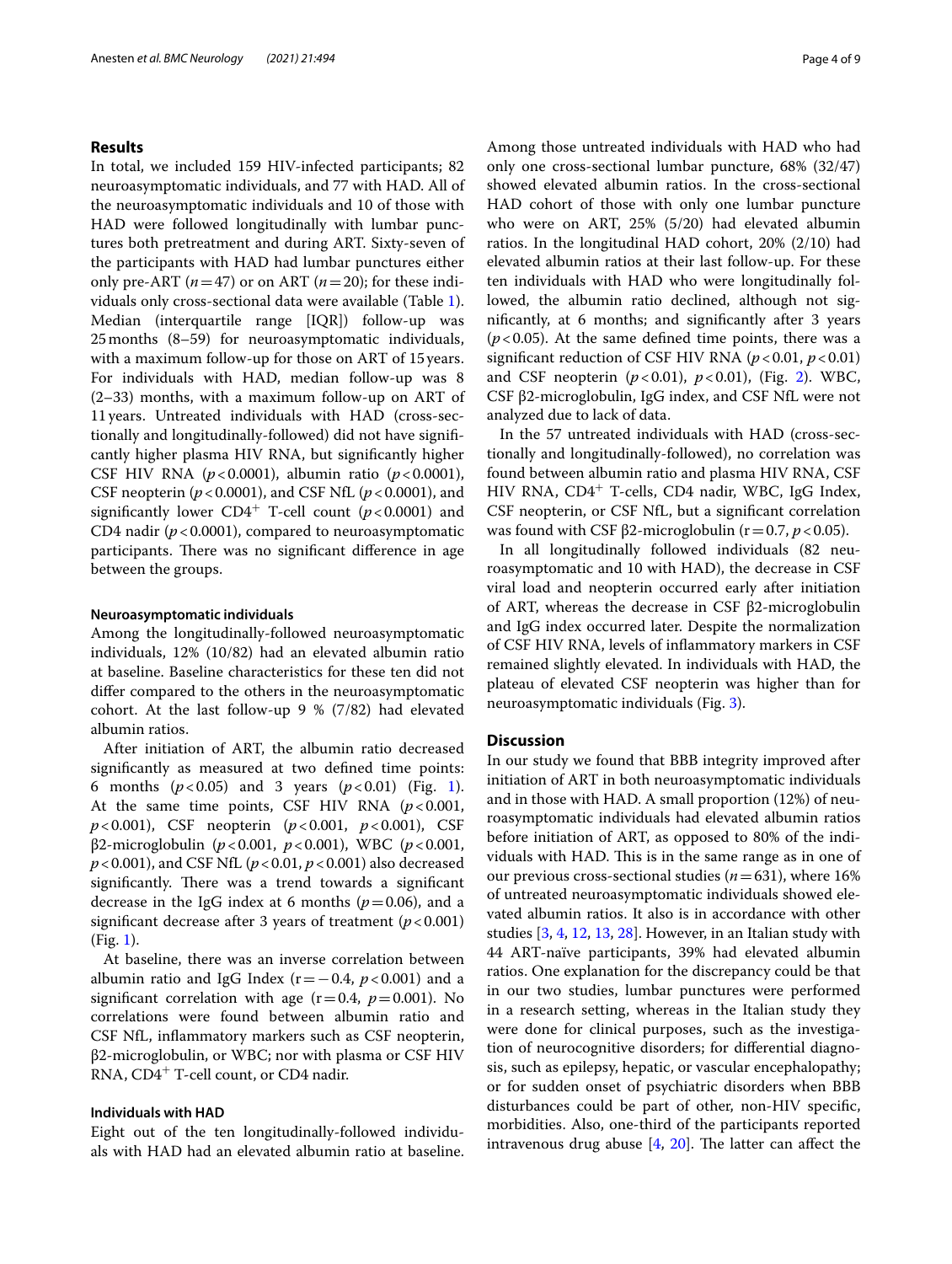

<span id="page-4-0"></span>integrity of the BBB [\[29](#page-8-6)[–31\]](#page-8-7). In our present study, only four individuals, all with HAD, had a history of drug abuse, and one reported current drug use. In another recent Italian study, 35% of 147 ART-naïve individuals showed BBB impairment. However, only 6% of the participants were neuroasymptomatic  $[32]$  $[32]$  $[32]$ . The remaining individuals were diagnosed with a variety of CNS disorders, including neurosyphilis, opportunistic infections, and HIV-associated neurocognitive disorders (HAND), making it difficult to draw comparisons with our studies.

Since the majority of the neuroasymptomatic individuals we examined had albumin ratios within the normal range, it is not surprising that the ratios remained fairly stable over time after initiation of ART. The neuroasymptomatic individuals whose BBB was impaired at baseline

were similar in immune status and other baseline data. There was a slight, although not significant, difference in age: a median age of 40years in those with elevated albumin ratios compared to 38years for those with a normal albumin ratio, which would not explain the discrepancy between baseline levels of albumin ratios. The duration of HIV disease could not be assessed, this may be a cause for the discrepancy. Another possible explanation may be that the BBB impairment is not related to the HIV-infection. We have previously found that neuroasymptomatic HIV-infected individuals have albumin ratios in the same range in as those of HIV negative controls  $[4]$  $[4]$ , which indicates that there could be other factors associated with BBB impairment, such as drug abuse (i.e., methamphetamine and cocaine) [\[29,](#page-8-6) [30\]](#page-8-9), and environmental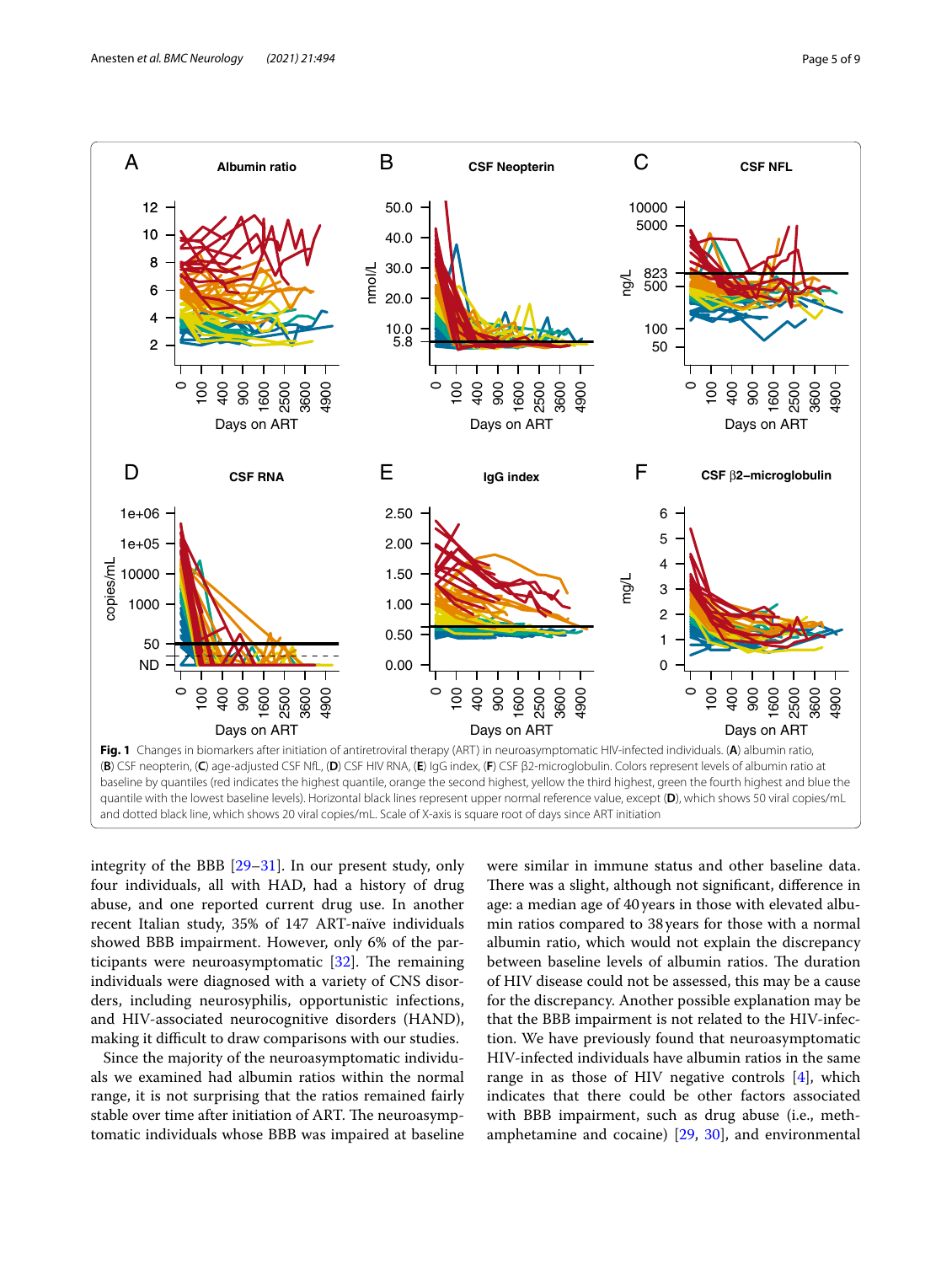

<span id="page-5-0"></span>(**B**) CSF neopterin, (**C**) CSF HIV RNA. Colors represent levels of albumin ratio at baseline by quantiles (red indicates the highest quantile, orange the second highest, yellow the third highest, green the fourth highest and blue the quantile with the lowest baseline levels). Horizontal black lines represent upper normal reference value, except (**C**), which shows limit of detection of viral copies/mL. (CSF β2-microglobulin, IgG index, and CSF NfL not analyzed due to lack of samples.) Scale of X-axis is square root of days since ART initiation



<span id="page-5-1"></span>factors [\[33](#page-8-10)]. In a recent study, HIV-negative individuals on pre-exposure prophylaxis (PrEP) had signifcantly higher albumin ratios compared with healthy HIV-negative individuals not on PrEP, refecting a similarity in lifestyle related factors to people living with HIV [\[34](#page-8-11)].

In agreement with the fndings of earlier research, the neuroasymptomatic individuals in our study had a signifcant reduction of CSF viral load [[35,](#page-8-12) [36](#page-8-13)] and infammatory markers such as CSF neopterin and β2-microglobulin after initiation of ART, including a rapid decline of CSF neopterin, also seen in previous

studies [[17](#page-7-14), [37\]](#page-8-14). However, the latter markers did not completely normalize, indicating an ongoing intrathecal immune activation, despite viral control in both plasma and CSF [\[17,](#page-7-14) [19](#page-7-15)]. We found no correlation between albumin ratio and CSF neopterin, in contrast to previous fndings [\[3](#page-7-2), [4\]](#page-7-5). A possible explanation could be that baseline albumin ratios were slightly lower in this cohort than in the larger study we conducted earlier (4.26 vs 4.90 in median), or that it was due to the diferent sample sizes. Age did not difer between the cohorts (median 38 years in both groups).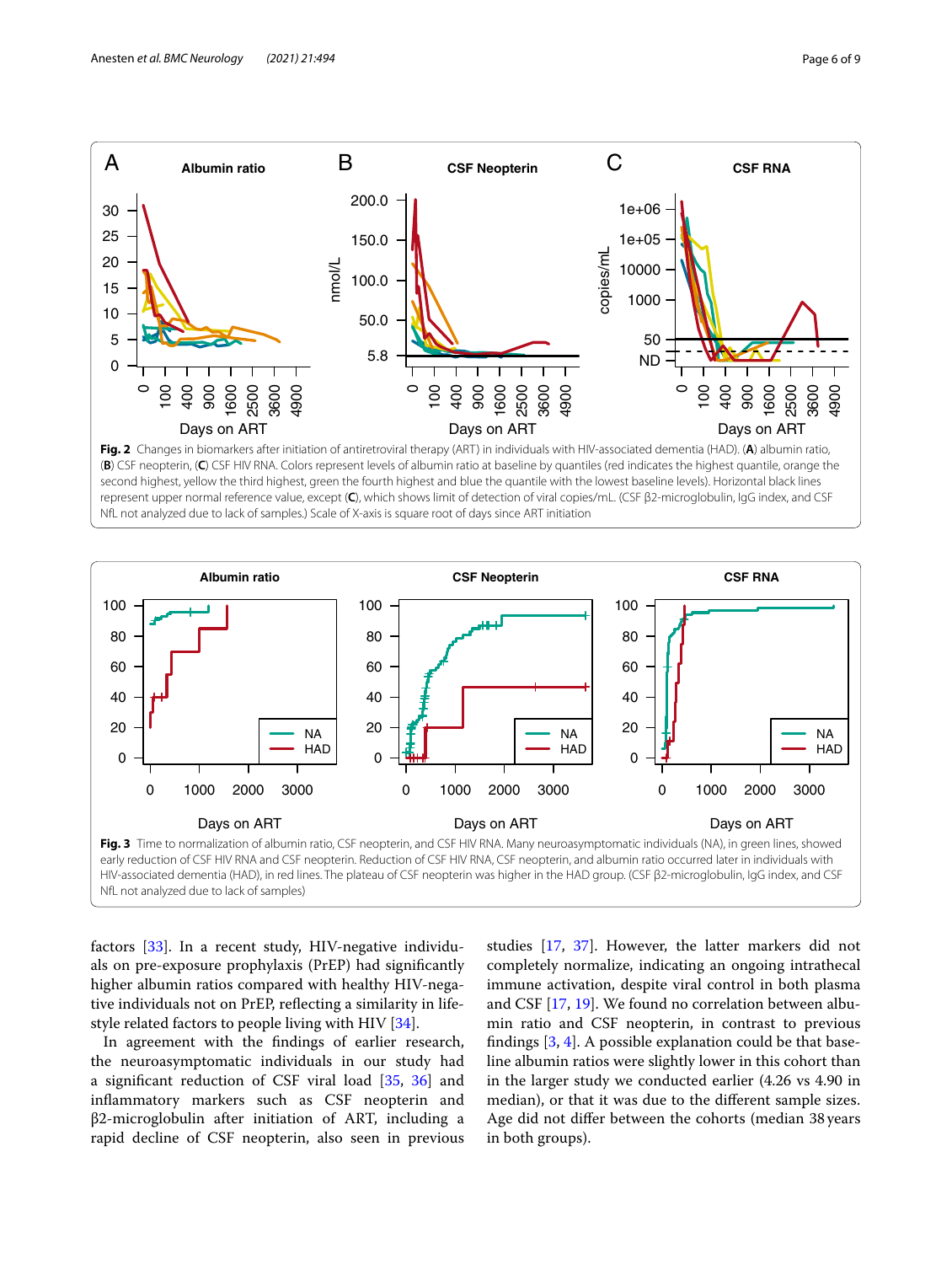The albumin ratio in individuals with HAD also declined, but was not statistically signifcant until the second time point, at 3 years, indicating that improvement of the BBB takes longer in individuals with HAD. Viral replication in individuals with HAD primarily takes place in cells in brain tissue or in tissue macrophages rather than in CSF, as for neuroasymptomatic individuals. This may be reflected in the slower reduction of HIV RNA after ART initiation. Nevertheless, a majority (75%) of those with elevated albumin ratios at baseline normalized this following the initiation of ART.

An intact BBB is vital to maintain homeostasis in the CNS and protect the brain from peripheral, potentially neurotoxic, substances. It is composed of a semipermeable layer of a highly specialized capillary bed that surrounds the CNS. The endothelial cells are fused together with tight junctions [[38\]](#page-8-15). Viral proteins such as Tat, Gp120, and Nef are produced when HIV infects cells in the periphery and in the CNS. Together with infammatory mediators (e.g., cytokines and chemokines), they can damage the BBB by impacting less tight junctions and facilitating permeability  $[39, 40]$  $[39, 40]$  $[39, 40]$  $[39, 40]$ . This enables an increased infux of blood and viral proteins, and other potentially toxic molecules into the CNS. We have previously found an association between BBB damage and axonal injury in neuroasymptomatic individuals (*n*=415)  $[4]$  $[4]$ . The role of the BBB in the progression to HAD (or to milder cognitive impairment) is not yet fully understood but previous research has suggested an association between continuous CNS infammation, neuronal injury, and reduced BBB integrity [\[2](#page-7-1), [3,](#page-7-2) [6](#page-7-4)]. An impaired BBB is predominantly seen in HIV-infected individuals with advanced disease such as HAD, but can also occur in neuroasymptomatic patients, whether they are treatment-naïve or on efective ART [[4](#page-7-5)]. We have previously found that untreated neuroasymptomatic individuals with varying CD4+ T-cell counts have albumin ratios in the same range. This may indicate that HIV-related deterioration of the BBB is a late and perhaps abrupt event. In this study, most neuroasymptomatic individuals had an albumin ratio in the normal range, but with a low CD4+ nadir indicating rather advanced disease, emphasizing that BBB disruption occurs late during the disease course. Due to few neuroasymptomatic individuals with CD4+ T-cell count  $\geq$ 500, these individuals could not be analyzed separately, but in our previously mentioned study we found that of 125 untreated neuroasymptomatic individuals with CD4+ T-cell count  $\geq$ 350, 11% had an elevated albumin ratio [\[4](#page-7-5)].

CSF/plasma albumin ratio is a reliable marker of BBB impairment [[15,](#page-7-11) [27](#page-8-4)], and is the most commonly used method to describe such impairment. Other markers have been linked to BBB integrity, including CSF levels of the soluble urokinase plasminogen activator receptor (suPAR) [[41](#page-8-18)[–45](#page-8-19)] and levels of CSF matrix metalloproteinase-3 (MMP-3) [[34](#page-8-11)]. However, to date there is no convincing evidence that CSF levels of SuPAR or CSF MMP-3 offer any additional information on BBB integrity than albumin ratios.

Our study has several limitations. First, the sample size was fairly small, especially for the HAD cohort. As HAD is rare nowadays it is difficult to include many such individuals, although, to the best of our knowledge, ours is at present the largest study. Second, the number of samples during follow-up difers considerably between individuals, some having been followed for many years, and others only a few months. Also, some individuals had a very short interval before their frst sample was taken, whereas others had been on ART for several years before their frst follow-up sample. Due to a lack of some data in individuals with HAD, important biomarkers, such as IgG index, CSF β2-microglubulin, and CSF NfL, could not be analyzed during follow-up. An additional consequence of the currently rare HAD diagnosis is that data had to be collected over a very long period of time, during which ART has continued to be developed, something which also might have infuenced results.

#### **Conclusions**

In conclusion, albumin ratios declined signifcantly after initiation of ART in neuroasymptomatic HIV-infected individuals, as well as in patients with HAD, although the decline took longer for the latter group, indicating that healing may be slower in individuals with a more pronounced BBB injury. This would confirm the central role of BBB in the process of neuroinfammation and neuronal injury.

#### **Abbreviations**

ART: Antiretroviral therapy; BBB: Blood-brain barrier; CNS: Central nervous system; CSF: Cerebrospinal fuid; HAD: HIV-associated dementia; HAND: HIV-associated neurocognitive disorder; HIV-1: Human immunodefciency virus type 1; IQR: Interquartile range; LOCF: Last observation carried forward; MMP-3: Matrix metalloproteinase-3; NfL: Neuroflament light chain protein; PrEP: Pre-exposure prophylaxis; SuPAR: Soluble urokinase plasminogen activator receptor.

#### **Authors' information**

Not applicable.

**Acknowledgements** Not applicable.

#### **Authors' contributions**

A.Y. and M.G. originated, designed and supervised the study. M.G., A.Y., B.B., and RW.P. recruited the participants. D.F. and H.Z. performed the biochemical analyses. B.A. and A.Y. did the acquisition, analysis, and interpretation of data. B. A, and S.N. performed the statistics. S.N. prepared Figs. [1,](#page-4-0) [2](#page-5-0) and [3.](#page-5-1) B.A. and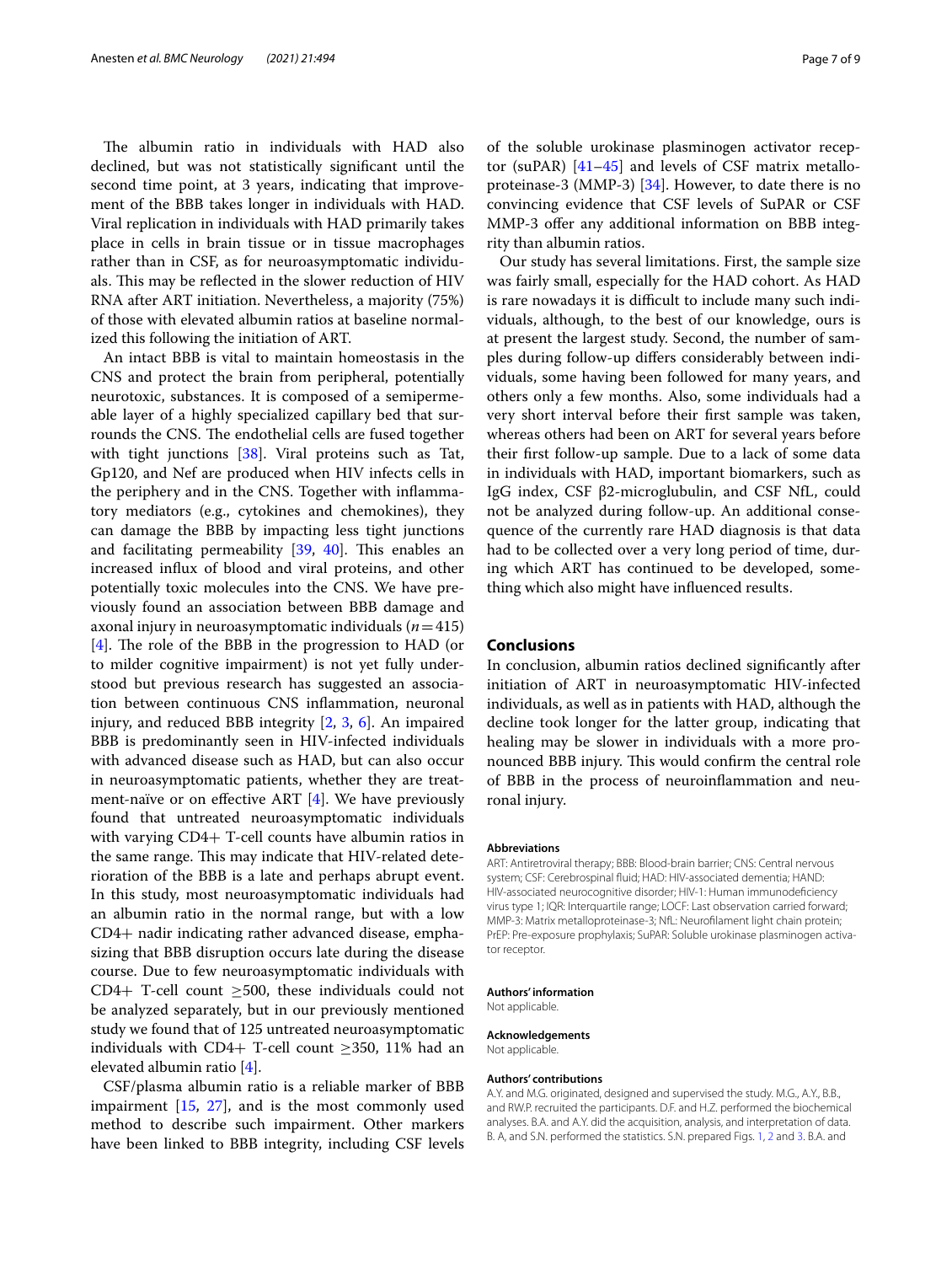#### **Funding**

Open access funding provided by University of Gothenburg. This study was supported by the Swedish state under an agreement between the Swedish government and the county councils (ALF agreement ALFGBG-717531 and ALFGBG-720931). HZ is a Wallenberg Scholar.

#### **Availability of data and materials**

The datasets used and/or analyzed during the current study are available from the corresponding author on reasonable request.

#### **Declarations**

#### **Ethics approval and consent to participate**

This study was approved by the Human Research Ethics Committee of the Medical Faculty, University of Gothenburg, (Sweden) (Dnr: Ö588–01). All patient information was confdentially treated. Anonymous, coded identifcation was used. Written informed consent was obtained from all participants or, if their capacity to provide consent was questioned, consent was also obtained from those with power of attorney.

#### **Consent for publication**

Not applicable.

#### **Competing interests**

Birgitta Anesten reports no disclosures.

Henrik Zetterberg reports that he has served at scientifc advisory boards and/or as a consultant for Alector, Eisai, Denali, Roche Diagnostics, Wave, Samumed, Siemens Healthineers, Pinteon Therapeutics, Nervgen, AZTherapies, CogRx and Red Abbey Labs, has given lectures in symposia sponsored by Cellectricon, Fujirebio, Alzecure and Biogen, and is a co-founder of Brain Biomarker Solutions in Gothenburg AB (BBS), which is a part of the GU Ventures Incubator Program (outside submitted work).

Stafan Nilsson reports no disclosures.

Bruce Brew reports no disclosures. Dietmar Fuchs reports no disclosures.

Richard W Price reports no disclosures. Magnus Gisslén reports no disclosures.

Aylin Yilmaz reports no disclosures.

#### **Author details**

<sup>1</sup> Department of Infectious Diseases, Institute of Biomedicine, Sahlgrenska Academy, University of Gothenburg, SE-415 50 Gothenburg, Sweden. <sup>2</sup> Department of Infectious Diseases, Region Västra Götaland, Sahlgrenska University Hospital, Gothenburg, Sweden. <sup>3</sup> Department of Psychiatry and Neurochemistry, Institute of Neuroscience and Physiology, Sahlgrenska Academy, University of Gothenburg, Mölndal, Sweden. <sup>4</sup>Clinical Neurochemistry Laboratory Sahlgrenska University Hospital, Mölndal, Sweden. <sup>5</sup> Department of Neurodegenerative Disease, UCL Institute of Neurology, Queen Square, London, UK. 6 UK Dementia Research Institute at UCL, London, UK. <sup>7</sup> Hong Kong Center for Neurodegenerative Disease, Hong Kong, China. <sup>8</sup>Mathematical Sciences, Chalmers University of Technology, Gothenburg, Sweden. <sup>9</sup> Department of Neurology, St.Vincent's Hospital, Sydney, NSW, Australia. 10Department of HIV Medicine and Peter Duncan Neurosciences Unit, St Vincent's Centre for Applied Medical Research, St. Vincent's Hospital, Sydney, NSW, Australia.<br><sup>11</sup> Division of Biological Chemistry, Biocenter, Innsbruck Medical University, Innsbruck, Austria. 12Department of Neurology, University of California San Francisco, San Francisco, California, USA.

# Received: 25 August 2021 Accepted: 13 December 2021

#### **References**

<span id="page-7-0"></span>Valcour V, Chalermchai T, Sailasuta N, Marovich M, Lerdlum S, Suttichom D, et al. Central nervous system viral invasion and infammation during acute HIV infection. J Infect Dis. 2012;206:275–82.

- <span id="page-7-1"></span>2. Persidsky Y, Zheng J, Miller D, Gendelman HE. Mononuclear phagocytes mediate blood-brain barrier compromise and neuronal injury during HIV-1-associated dementia. J Leukoc Biol. 2000;68:413–22.
- <span id="page-7-2"></span>3. Andersson LM, Hagberg L, Fuchs D, Svennerholm B, Gisslen M. Increased blood-brain barrier permeability in neuro-asymptomatic HIV-1-infected individuals--correlation with cerebrospinal fuid HIV-1 RNA and neopterin levels. J Neuro-Oncol. 2001;7:542–7.
- <span id="page-7-5"></span>4. Anesten B, Yilmaz A, Hagberg L, Zetterberg H, Nilsson S, Brew BJ, et al. Blood-brain barrier integrity, intrathecal immunoactivation, and neuronal injury in HIV. Neurol Neuroimmunol Neuroinfamm. 2016;3:e300.
- <span id="page-7-3"></span>5. Peluso MJ, Meyerhoff DJ, Price RW, Peterson J, Lee E, Young AC, et al. Cerebrospinal fuid and neuroimaging biomarker abnormalities suggest early neurological injury in a subset of individuals during primary HIV infection. J Infect Dis. 2013;207:1703–12.
- <span id="page-7-4"></span>6. Jessen Krut J, Mellberg T, Price RW, Hagberg L, Fuchs D, Rosengren L, et al. Biomarker evidence of axonal injury in neuroasymptomatic HIV-1 patients. PLoS One. 2014;9:e88591.
- 7. Ahlgren E, Hagberg L, Fuchs D, Andersson LM, Nilsson S, Zetterberg H, et al. Association between plasma homocysteine levels and neuronal injury in HIV infection. PLoS One. 2016;11:e0158973.
- 8. Hermansson L, Yilmaz A, Axelsson M, Blennow K, Fuchs D, Hagberg L, et al. Cerebrospinal fuid levels of glial marker YKL-40 strongly associated with axonal injury in HIV infection. J Neuroinfammation. 2019;16:16.
- <span id="page-7-6"></span>9. Rahimy E, Li FY, Hagberg L, Fuchs D, Robertson K, Meyerhoff DJ, et al. Blood-brain barrier disruption is initiated during primary HIV infection and not rapidly altered by antiretroviral therapy. J Infect Dis. 2017;215:1132–40.
- <span id="page-7-7"></span>10. Portegies P, de Gans J, Lange JM, Derix MM, Speelman H, Bakker M, et al. Declining incidence of AIDS dementia complex after introduction of zidovudine treatment. BMJ. 1989;299:819–21.
- <span id="page-7-8"></span>11. Price RW, Sidtis JJ, Brew BJ. AIDS dementia complex and HIV-1 infection: a view from the clinic. Brain Pathol. 1991;1:155–62.
- <span id="page-7-9"></span>12. Petito CK, Cash KS. Blood-brain barrier abnormalities in the acquired immunodefciency syndrome: immunohistochemical localization of serum proteins in postmortem brain. Ann Neurol. 1992;32:658–66.
- <span id="page-7-19"></span>13. Power C, Kong PA, Crawford TO, Wesselingh S, Glass JD, McArthur JC, et al. Cerebral white matter changes in acquired immunodefciency syndrome dementia: alterations of the blood-brain barrier. Ann Neurol. 1993;34:339–50.
- <span id="page-7-10"></span>14. Gisslen M, Chiodi F, Fuchs D, Norkrans G, Svennerholm B, Wachter H, et al. Markers of immune stimulation in the cerebrospinal fuid during HIV infection: a longitudinal study. Scand J Infect Dis. 1994;26:523–33.
- <span id="page-7-11"></span>15. Blennow K, Fredman P, Wallin A, Gottfries CG, Karlsson I, Langstrom G, et al. Protein analysis in cerebrospinal fuid. II. Reference values derived from healthy individuals 18-88 years of age. Eur Neurol. 1993;33:129–33.
- <span id="page-7-12"></span>16. Mellgren A, Antinori A, Cinque P, Price RW, Eggers C, Hagberg L, et al. Cerebrospinal fuid HIV-1 infection usually responds well to antiretroviral treatment. Antivir Ther. 2005;10:701–7.
- <span id="page-7-14"></span>17. Yilmaz A, Yiannoutsos CT, Fuchs D, Price RW, Crozier K, Hagberg L, et al. Cerebrospinal fuid neopterin decay characteristics after initiation of antiretroviral therapy. J Neuroinfammation. 2013;10:62.
- <span id="page-7-13"></span>18. Ulfhammer G, Edén A, Mellgren Å, Fuchs D, Zetterberg H, Hagberg L, et al. Persistent central nervous system immune activation following more than 10 years of effective HIV antiretroviral treatment. AIDS. 2018;32:2171–8.
- <span id="page-7-15"></span>19. Eden A, Price RW, Spudich S, Fuchs D, Hagberg L, Gisslen M. Immune activation of the central nervous system is still present after > 4 years of efective highly active antiretroviral therapy. J Infect Dis. 2007;196:1779–83.
- <span id="page-7-16"></span>20. Calcagno A, Alberione MC, Romito A, Imperiale D, Ghisetti V, Audagnotto S, et al. Prevalence and predictors of blood-brain barrier damage in the HAART era. J Neuro-Oncol. 2014;20:521–5.
- <span id="page-7-17"></span>21. Abdulle S, Hagberg L, Gisslen M. Effects of antiretroviral treatment on blood-brain barrier integrity and intrathecal immunoglobulin production in neuroasymptomatic HIV-1-infected patients. HIV Med. 2005;6:164–9.
- <span id="page-7-18"></span>22. Andersson LM, Hagberg L, Rosengren L, Fuchs D, Blennow K, Gisslen M. Normalisation of cerebrospinal fuid biomarkers parallels improvement of neurological symptoms following HAART in HIV dementia--case report. BMC Infect Dis. 2006;6:141.